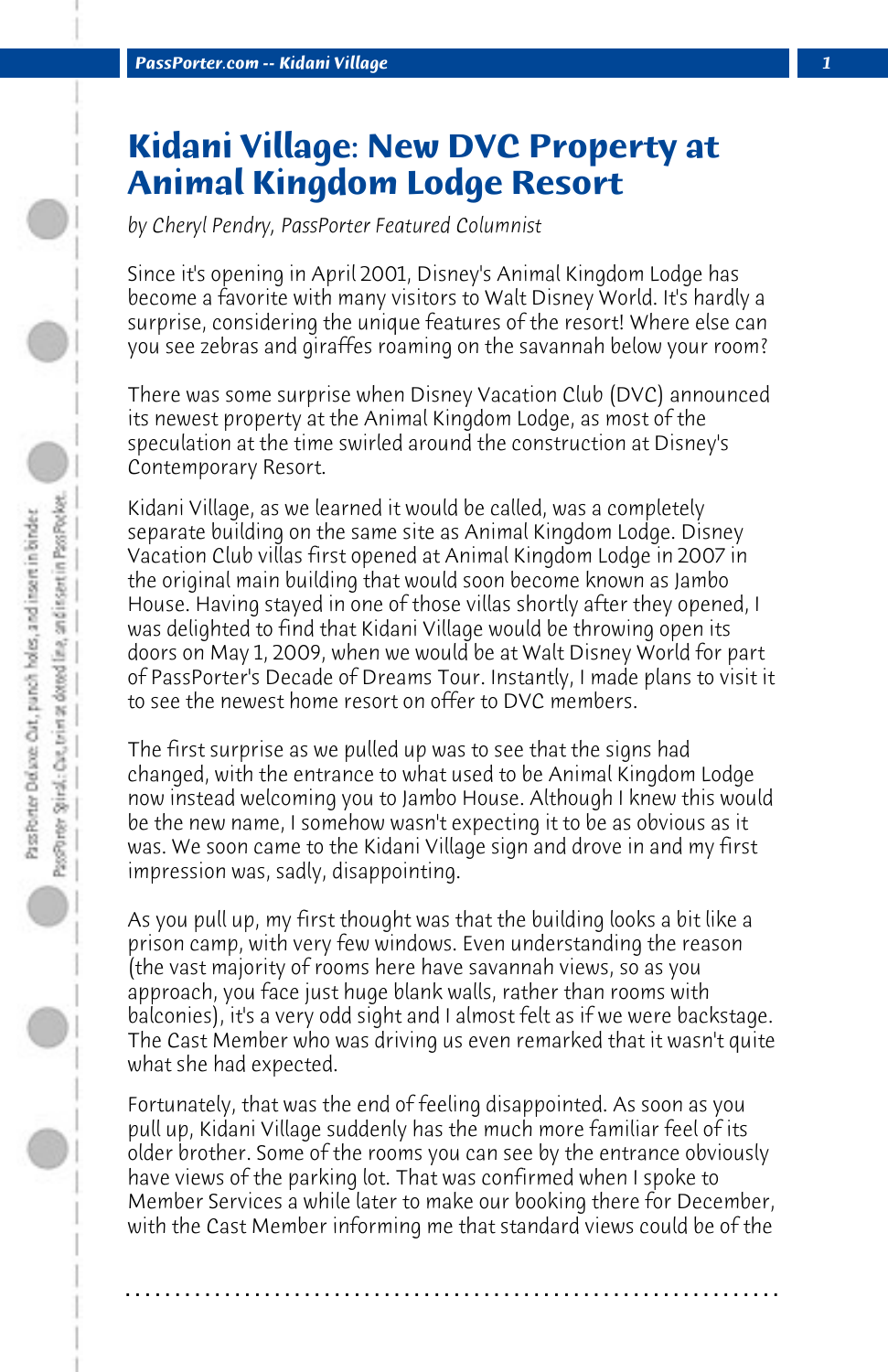pool or the parking lot. With this in mind, I opted for a savannah view.

Before you even step inside Kidani Village, you immediately know that it's a DVC resort, with the obvious, but still subtle, "Welcome home" sign above the doorway. And it did indeed feel like home the second we entered the lobby. It's strange, considering that it is technically a new resort, that it really feels as though it's not. It's very much part of Animal Kingdom Lodge and the architecture is very similar, although some of the fixtures inside are different, including the lights. I loved the design of those, as they looked as if they had vibrant orange flames emanating from them.

Anyone who's been to Jambo House will instantly recognize the layout. The shop, Johari Treasures, is to the right of the lobby and check-in is to the left. Walk through and you head down the stairs to the savannah outside and the restaurant, Sanaa, which is located immediately below the lobby. We dined at Sanaa on its opening night (see the May 21 PassPorter News for the review), it's a great addition to the wonderful selection of dining that Disney has and it's definitely worth trying out. I can easily see it becoming just as popular as Boma and Jiko, and cements Animal Kingdom Lodge's position as one of the best resorts when it comes to dining.

It's really only when you head away from the main lobby and up to the rooms that you again remember that this is a Disney Vacation Club resort. The first thing I should say is that Kidani Village feels huge. I was lucky enough to get a sneak peek at both a one bedroom villa and a studio that friends were staying in and the studio seemed to be miles away from the lobby. It's something worth keeping in mind if you plan on staying here. If walking distances is an issue, requesting a room near the lobby may be useful.

The rooms come as no surprise to anyone who's seen the model rooms at the DVC Preview Center at Saratoga Springs Resort. I had taken a good look at those on our last visit and I couldn't spot any differences. What you obviously couldn't see from the model rooms was the savannah view and this is what I was most interested in. I wasn't disappointed and spotted a few ostriches out on the savannah. The impression I got immediately was that this savannah felt a lot quieter and more peaceful than the ones we had previously had outside our rooms at Jambo House. I couldn't help but wonder if that was just because it was the first night of operation, as there was no way of knowing how busy Kidani Village was on that particular night.

The long hallways are broken up by various examples of African art along the way, which is a lovely touch and very homely. I don't doubt

**. . . . . . . . . . . . . . . . . . . . . . . . . . . . . . . . . . . . . . . . . . . . . . . . . . . . . . . . . . . . . . . . . .**